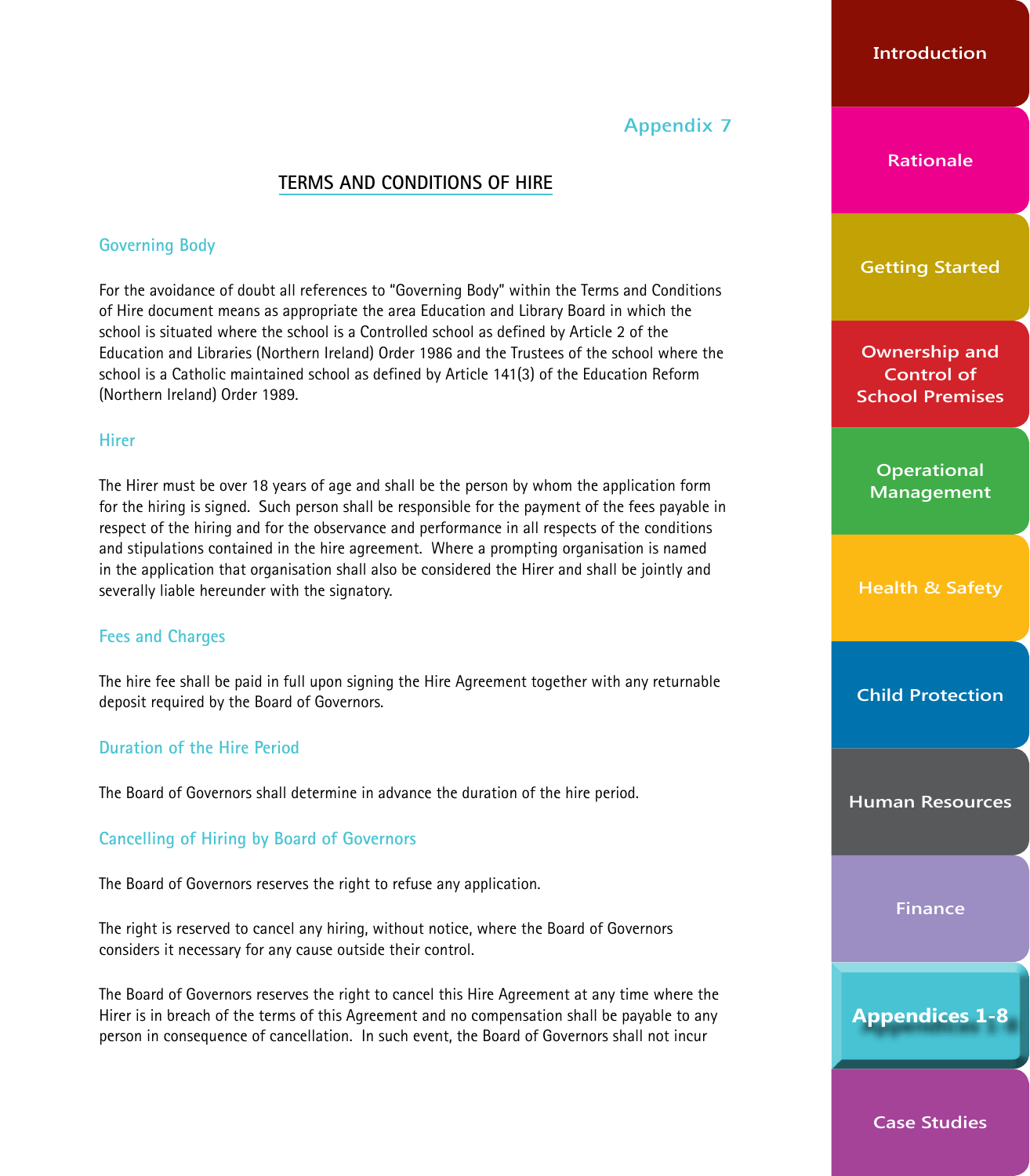any liability to the Hirer other than for the return of any fee or the appropriate part of any fee paid in respect of the hiring.

#### **Cancellation or Postponement by Hirer**

Cancellation(s) of booking(s) by group(s) must adhere to at least one week period of notice, otherwise payment must be made in full. No exceptions made.

#### **Hired Area**

Access is strictly restricted to the hired area and any toilet facilities, entrances, exits and corridors as directed by the Board of Governors.

The Board of Governors and Governing Body reserve to themselves, and their officers, the right to enter the hired area at all times on producing evidence of their identity.

#### **Variation of Conditions**

There shall be no variation to the conditions of hire without the express consent of the Board of Governors.

#### **Care of School Premises**

The Hirer is responsible for everyone who is on the school's premises for the activities they are organising and, generally, for everyone who comes on to the parts of the school's premises which are under the Hirer's control at the stated times. The Hirer is responsible for ensuring that they comply with all the terms of the hire agreement.

No notices or placards shall be affixed to, lean upon or be suspended from any part of the school premises.

No bolts, nails, tacks, screws, pins or other similar objects shall be driven into any of the walls, floors, ceilings, furniture or fittings. The Hirer shall ensure that no persons using the permitted area wear shoes with stiletto heels or other footwear which may in the opinion of the Board of Governors be damaging to the floor surfaces of the hired area.

No alterations or additions to any electrical installations either permanent or temporary on the hired premises may be made without the written consent of the Board of Governors. Electrical apparatus must be switched off after use and plugs removed from sockets.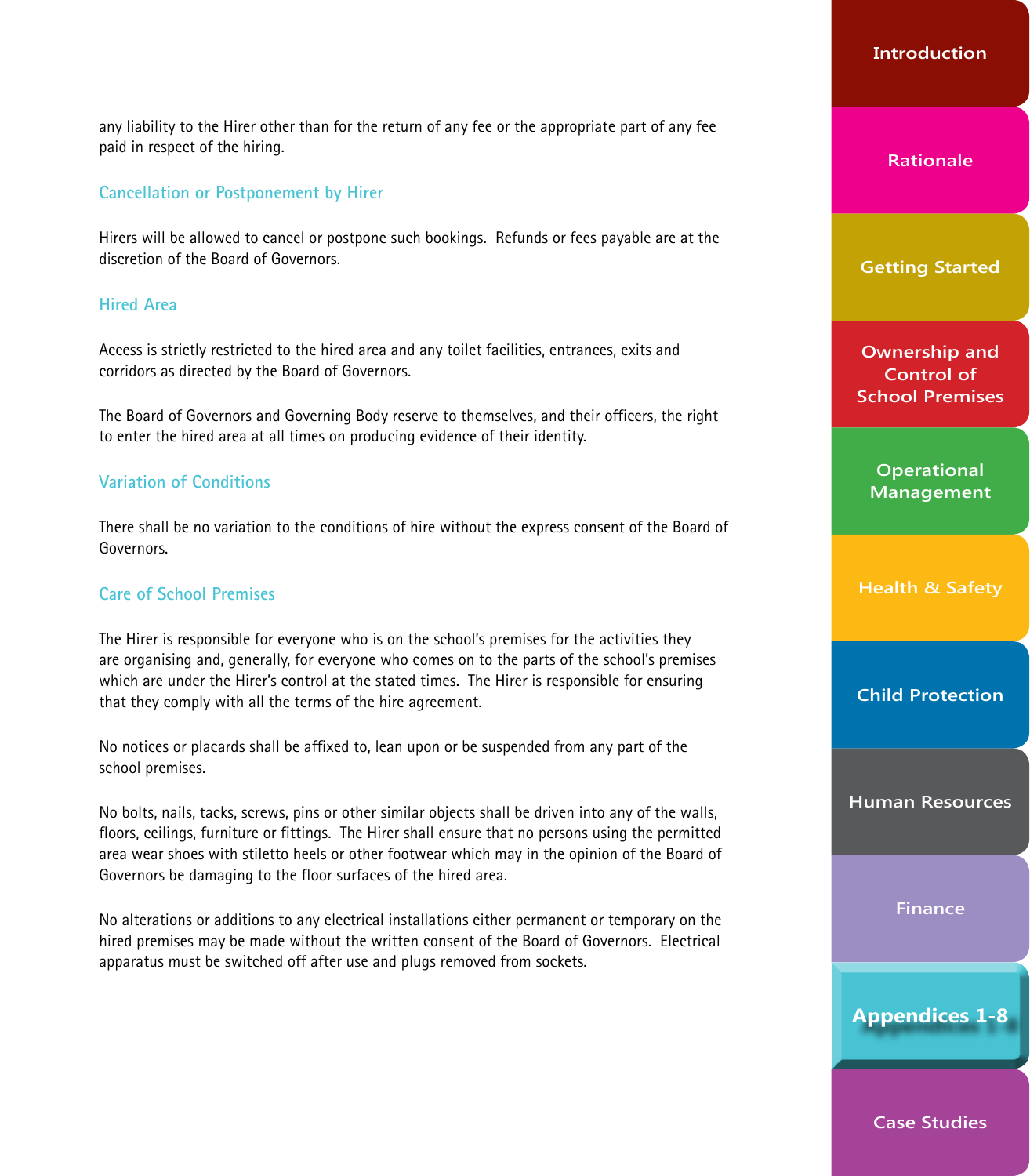## **Health, Safety and Condition of Premises**

The Hirer/Hirers shall during the hiring be responsible for:

- (a) taking all measurers necessary to ensure that the permitted number of persons using the hired premises is not exceeded;
- (b) the efficient supervision of the hired premises and for the orderly use thereof including the observance of the Board of Governors' policy on smoking on school premises;
- (c) ensuring that all doors giving egress from the hired premises are kept unfastened and unobstructed and that no obstruction is place or allowed to remain in any corridor giving access to the hired premises;
- (d) ensuring that all proper safety measures are taken for the protection of the users of the premises and equipment including adequate adult supervision where young people are concerned;
- (e) familiarising themselves and the users of the premises with the fire alarm positions, the locations of the fire fighting equipment and the establishment's exit routes;
- (f) ascertaining the location of the nearest emergency telephone;
- (g) the provision of a suitable first aid kit;
- (h) the administration of first aid;

The Hirer shall at the end of the hiring be responsible for:

- (a) ensuring that the hired premises are vacated promptly and quietly;
- (b) ensuring that the hired premises are left in a safe and secure condition and in a clean and tidy state;

Failure to comply with these conditions may lead to additional charges.

The Hirer shall not permit or suffer any damage to be done to the hired premises or any furniture or equipment therein and shall make good to the satisfaction of the Board of Governors and pay for any damage thereof (including accidental damage) caused by any act or neglect by himself, his agents or any person on the hired premises by reason of the use thereof by the Hirer.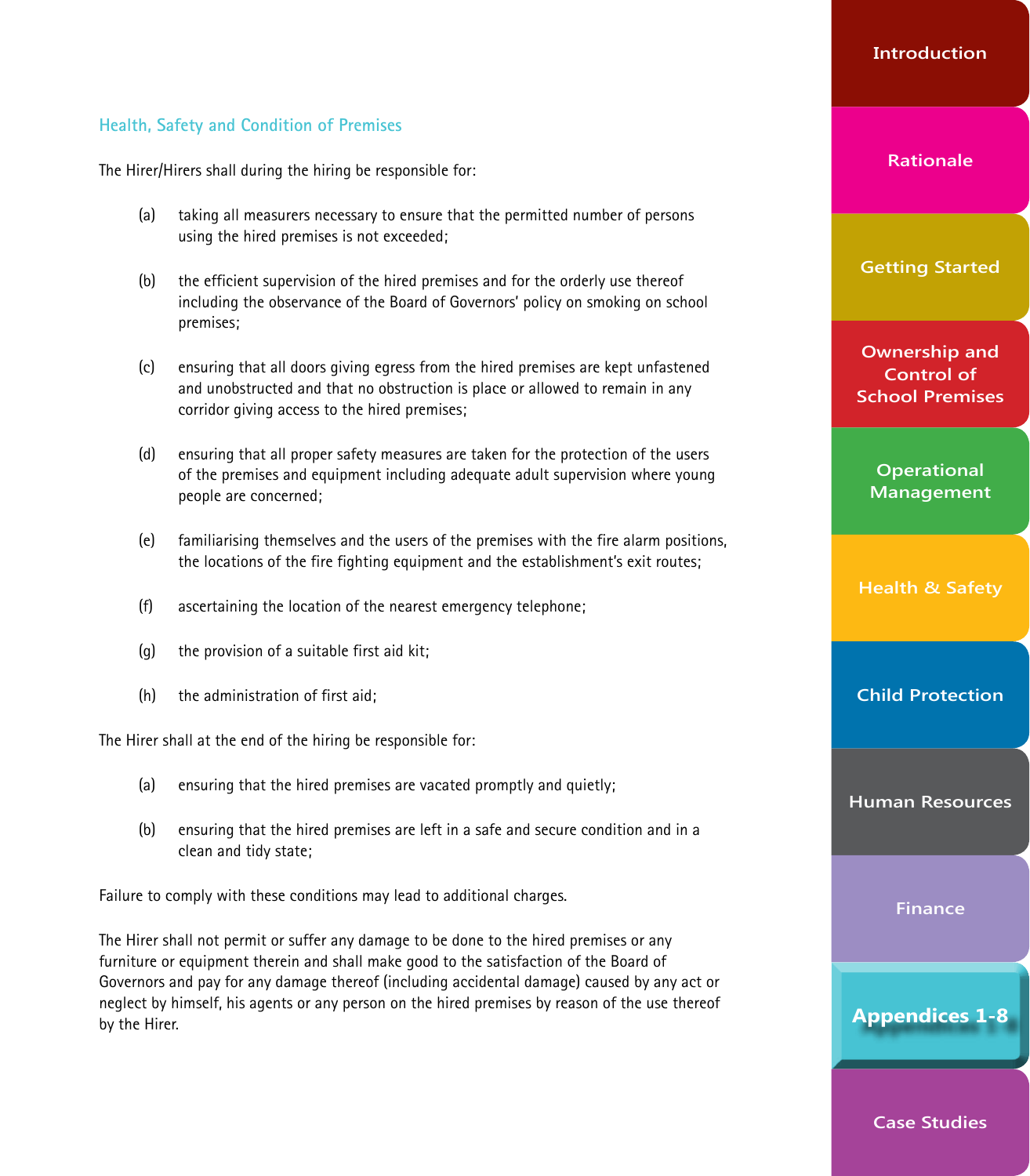## **Accidents**

The Hirer shall immediately inform the Duty Officer of the school of any emergency, accident or serious incident that occurs on the school premises. The Hirer will complete and lodge with the school an accident report form, a copy of which is attached herewith.

## **Intoxicating Liquor**

Intoxicating liquor shall not be brought into nor consumed on school premises or grounds without the prior consent of the Board of Governors.

## **Smoking**

There shall be no smoking on the school premises or the school grounds.

## **Public Entertainment and other Licences**

The promoters of entertainment and functions to which the public are admitted on payment shall be responsible for completing to the satisfaction of the Board of Governors all formalities in connection with the use of the premises for that purpose. Where the Chief Fire Officer or Licensing Authority require additional facilities for the purpose of a letting (such as "Exit" sign and emergency lighting) which are not already installed, it shall be the responsibility of the Hirer to provide such facilities of an approved type and method of installation.

Payment for admission shall be deemed to include admission by tickets or programmes or by any other method by which the making of a payment entitles a person to admission.

No entertainment or function to which the public are admitted shall be allowed unless the premises are licensed for the purpose under the bye-laws of the Local Council in whose area the premises are situated and all necessary regulations against fire are complied with.

The Hirer shall be responsible during the function or entertainment for which the premises are hired for ensuring:

- all safety requirements and recommendations of any licensing authority are complied with;
- any limitation on the number of persons admitted imposed by any licensing authority or the Board of Governors or Governing Body are complied with;
- suitably qualified persons are employed to be responsible for the supervision of the premises and the conduct of those attending so as to avoid personal danger, and damage to the premises.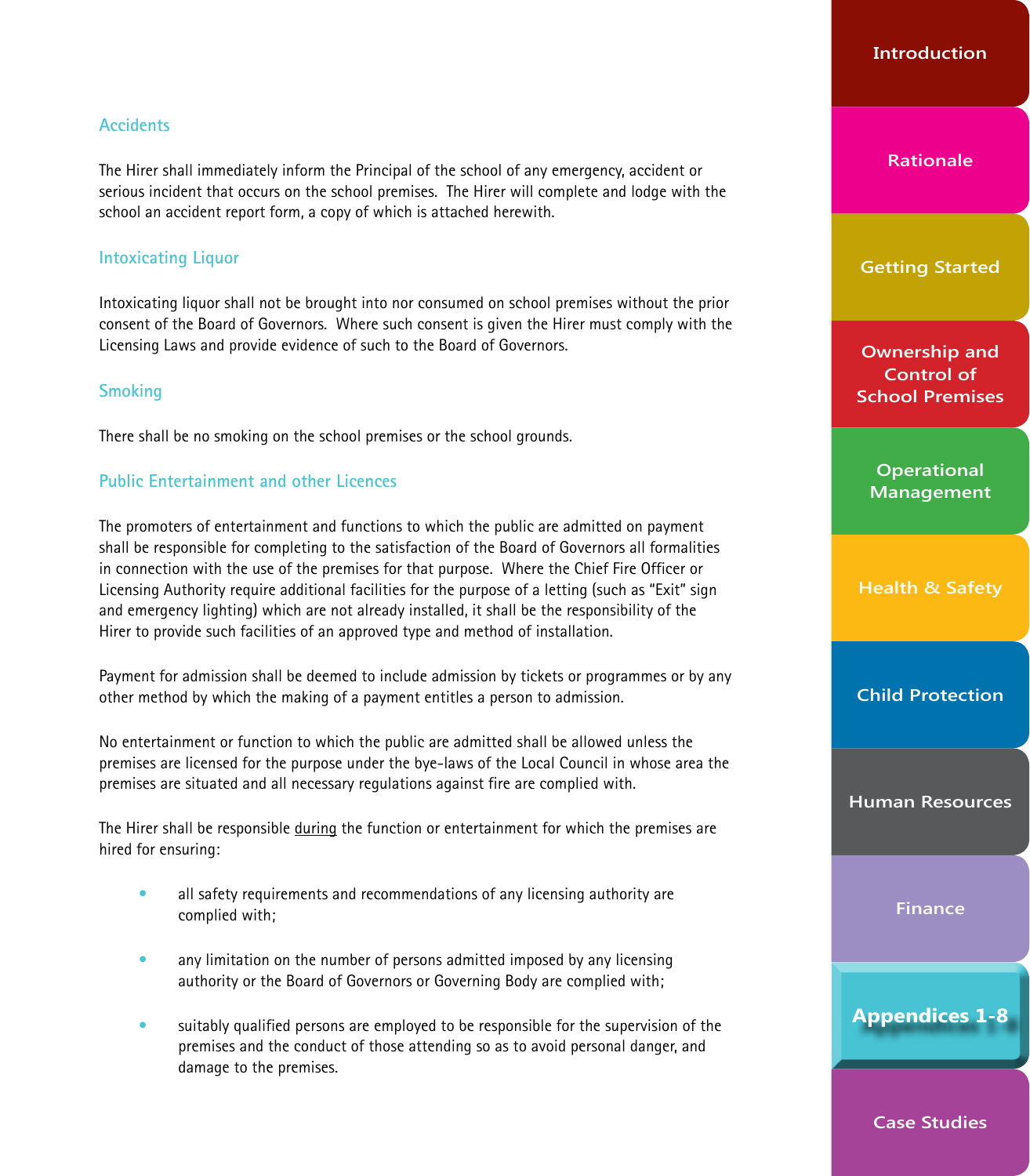# **Copyright and Performing Rights**

No copyright work shall be performed without the licence of the owner of the copyright and the payment of any appropriate fees.

The Hirer shall comply with all the provisions of the Copyright, Designs and Patents Act 1988. If the Hirer shall fail to do so any permission previously granted by the Board of Governors to use the school premises shall be immediately cancelled and the Board of Governors shall have the right to recover fees, charges or any other payments referred to in this Hire Agreement.

The Hirer shall indemnify the Board of Governors and Governing Body from and against all actions, proceedings, costs, claims or demands whatsoever, arising out of the performance of Copyright Works on school premises.

The Hirer shall, immediately after any performance or function at which music has been performed or songs sung, complete, sign and return to the Performing Right Society a Performing Right Society Limited form obtainable from the Performing Right Society Limited, 29-33 Berners Street London W1T 3AB.

If it is proposed to play a copyright record or tape in public, application for a licence so to do must be made to Phonographic Performance Ltd, Upper James Street, London W1F 59E.

Evidence that the necessary licences have been obtained must be supplied to the school at one week/month\* *(delete as appropriate)* before the letting.

## **Gaming**

No betting, gaming or gambling is allowed except in accordance with the conditions eg charitable bazaar, sale of work, fete, dance or sporting event of the Betting, Gaming, Lotteries and Amusement (NI) Order 1985 as amended by the Betting and Lotteries (NI) Order 1994 when gaming is carried on at an entertainment promoted for raising money to be applied for purposes other than private gain.

## **Use of Equipment**

The hire area does not include the use of any equipment except where specifically agreed and subject to any fees deemed appropriate by the Board of Governors. School furniture (other than chairs for use in halls) shall not be moved except by arrangement. The Hirer must do everything reasonable to avoid loss, damage or breakage to the school's property whilst the school's premises are under the Hirer's control. Any loss, damage or breakage must be reported as soon as practicable to the Headteacher. The Board of Governors will be entitled to charge the Hirer for any such loss, damage or breakage on terms to be approved by the school.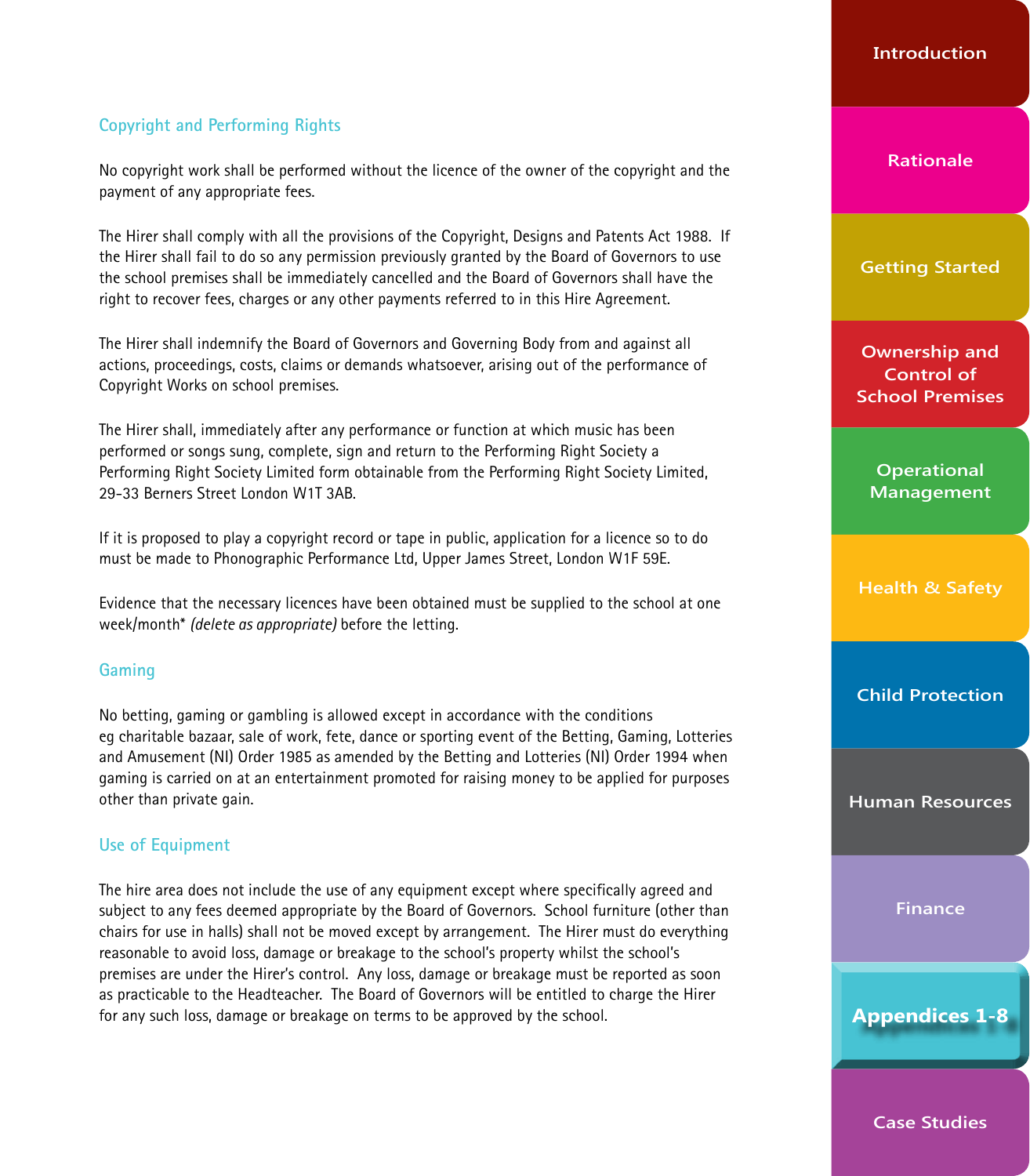## **Indemnity**

The Hirer will be required to indemnify the Board of Governors and the Governing Body against any liability at law in respect of any accident involving death or bodily injury to any person or damage to or loss of any property real or personal and happening consequent upon or in connection with the use of the premises unless due to the negligence/default of the Board of Governors and/or the Governing Body, their servants or agents.

#### **Insurance**

The Hirer shall effect and maintain Public Liability Insurance in the minimum sum of £10,000,000.00 (ten million pounds). The level of insurance cover shall be in respect of any one claim and without limit in respect of the number of claims made in any 12 month period of insurance, such insurance to be effected with a reputable insurance company and evidenced immediately upon any reasonable demand.

## **Parking of Vehicles**

The parking of vehicles on the school's property shall be permitted in approved areas only on condition that persons bringing such vehicles on to the premises do so at their own risk and that they accept responsibility for any damage to the school's property or injury to any person whether connected with the establishment or not, caused by such vehicles or their presence on the school's premises.

## **Use of Playing Fields**

Any hiring of a playing field may be cancelled without notice if weather conditions or the state of the ground make it likely that unreasonable damage may result from use. Suitable footwear must be worn.

## **Exclusion of Liability**

Except in so far as the Unfair Contract Terms Act 1977 (or any statutory modification or re-enactment of it) otherwise requires, neither the Board of Governors or the Governing Body will be responsible or liable in any way whatsoever to any person whatsoever (and whether or not there shall be any negligence by its servants or agents) in respect of:

- (a) any damage or loss of any property brought on to or left upon the hired premises either by the Hirer or by any other person;
- (b) any loss or injury which may be incurred by or done by or happen to the Hirer or any person resorting to the third premises by reason of the use thereof by the Hirer;